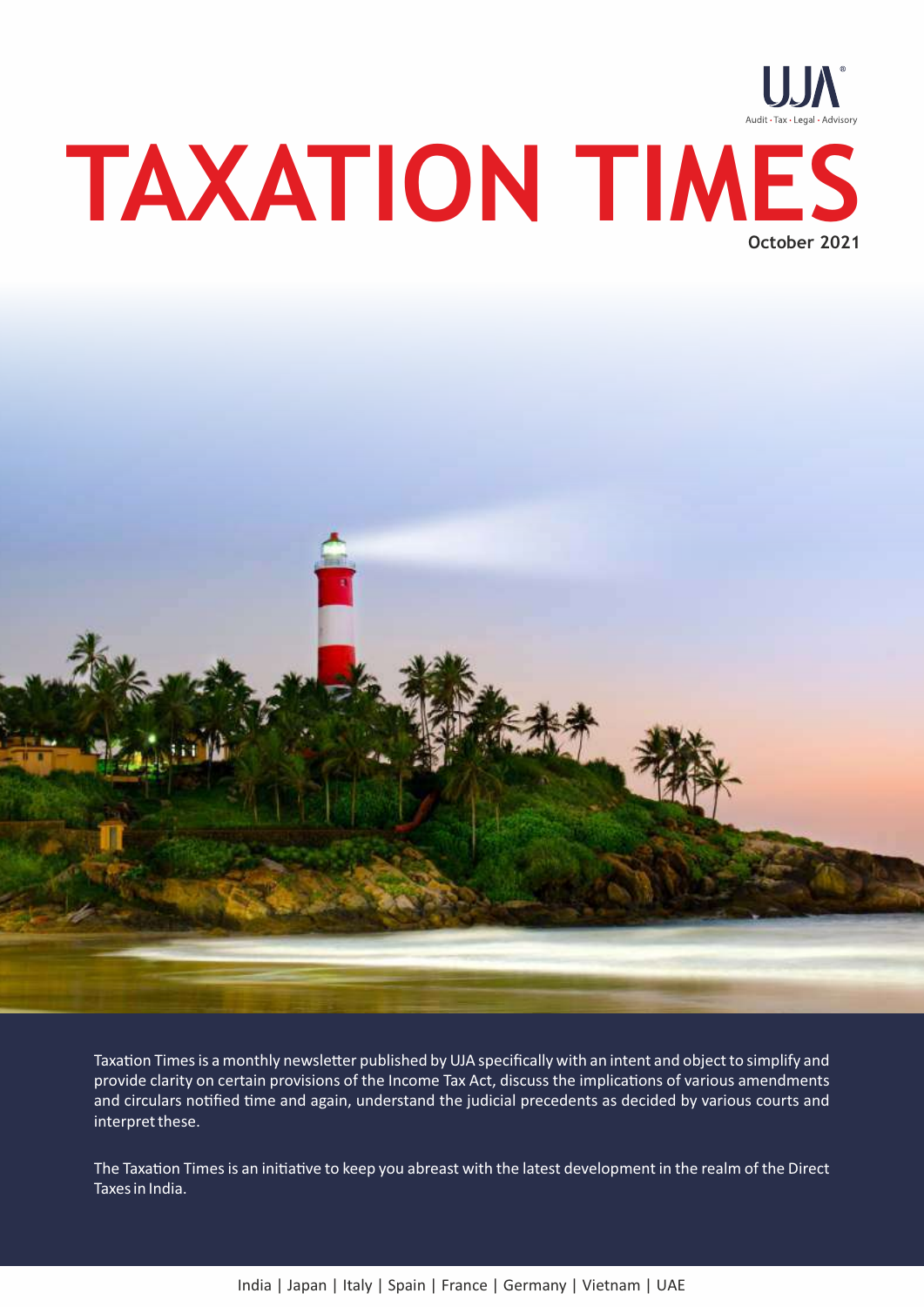# **Contents**

|                  | <b>&gt;</b> Introduction                  | 02        |
|------------------|-------------------------------------------|-----------|
| $\triangleright$ | <b>Article</b>                            | 03        |
| $\triangleright$ | <b>Case Laws</b>                          | 05        |
|                  | $\angle$ Tax in the News                  | 08        |
|                  | > Circulars, Notification & Press Release | 09        |
|                  | > Tax Compliance Calendar                 | <b>10</b> |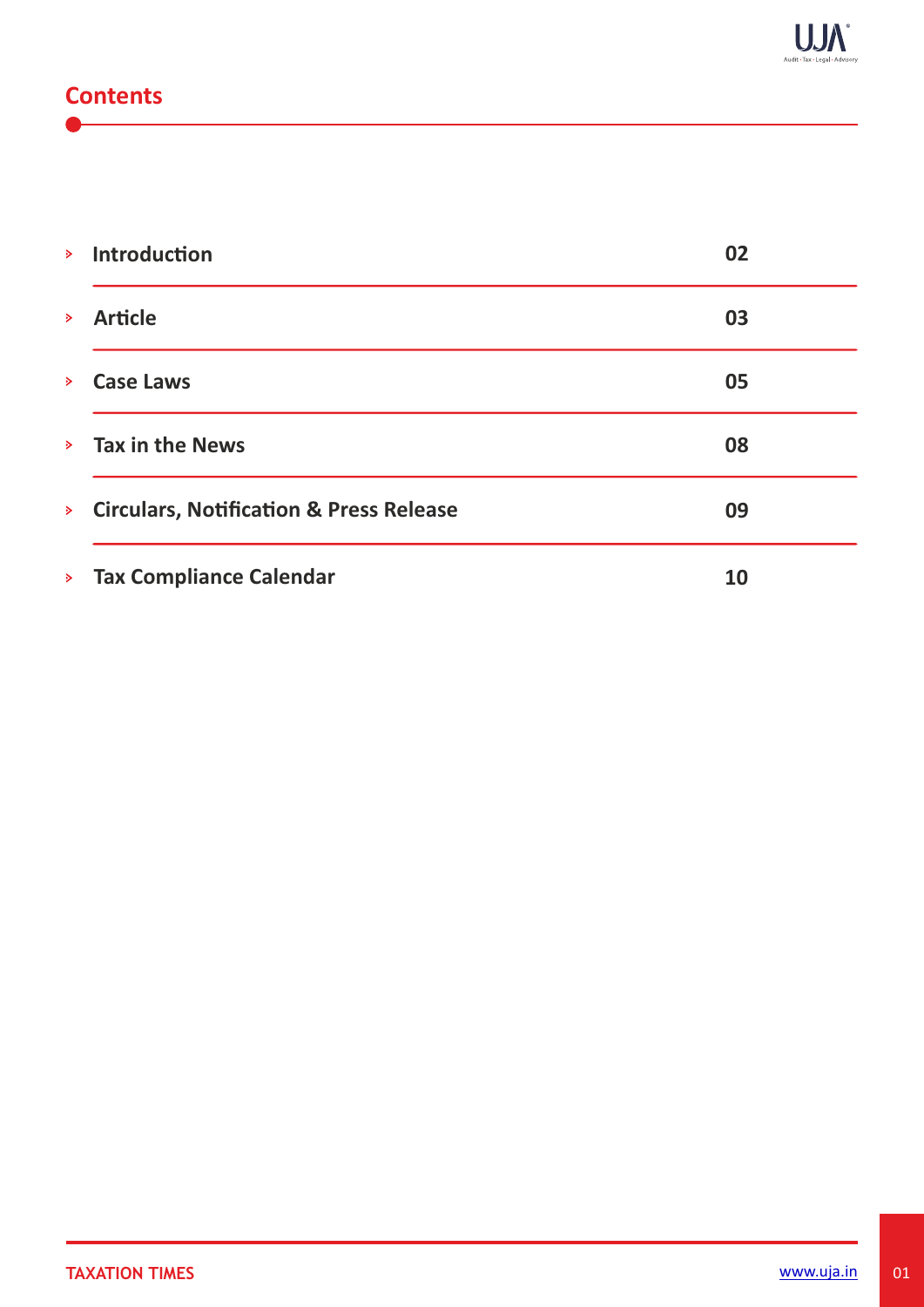

# **Introduction**

In the last few months, the Indian government increased it's speed of vaccination so much that on 21<sup>st</sup> October 2021, India completed the vaccination of over a 100 crore people. This in itself reflects India's scale of infrastructure. This mark certainly is a positive for India not only from the point of the fighting the  $COVID - 19$  battle, but also a boost to the confidence to investors in India and it's infrastructure & it's capabilities.

Turning back to this edition Taxation Times, here's what we have :

- $\mathbf{S}$ All about the taxation of Non  $-$  Compete Fees;
- Judicial precedents from the Tribunals and High Courts;  $\triangleright$
- Tax news from around the world;  $\mathbf{S}$
- Upcoming compliances for November 2021;  $\mathbf{S}$
- Circulars & notifications for October 2021.  $\mathbf{S}$

We hope that you find this edition of the Taxation Times useful. In case you have any feedback or need us to include any information to make this issue more informative, please feel free to write to us at info@uja.in

Happy Reading!

Best Regards, UJA Tax Team



**Neha Raheja** *Partner - Direct Tax UJA*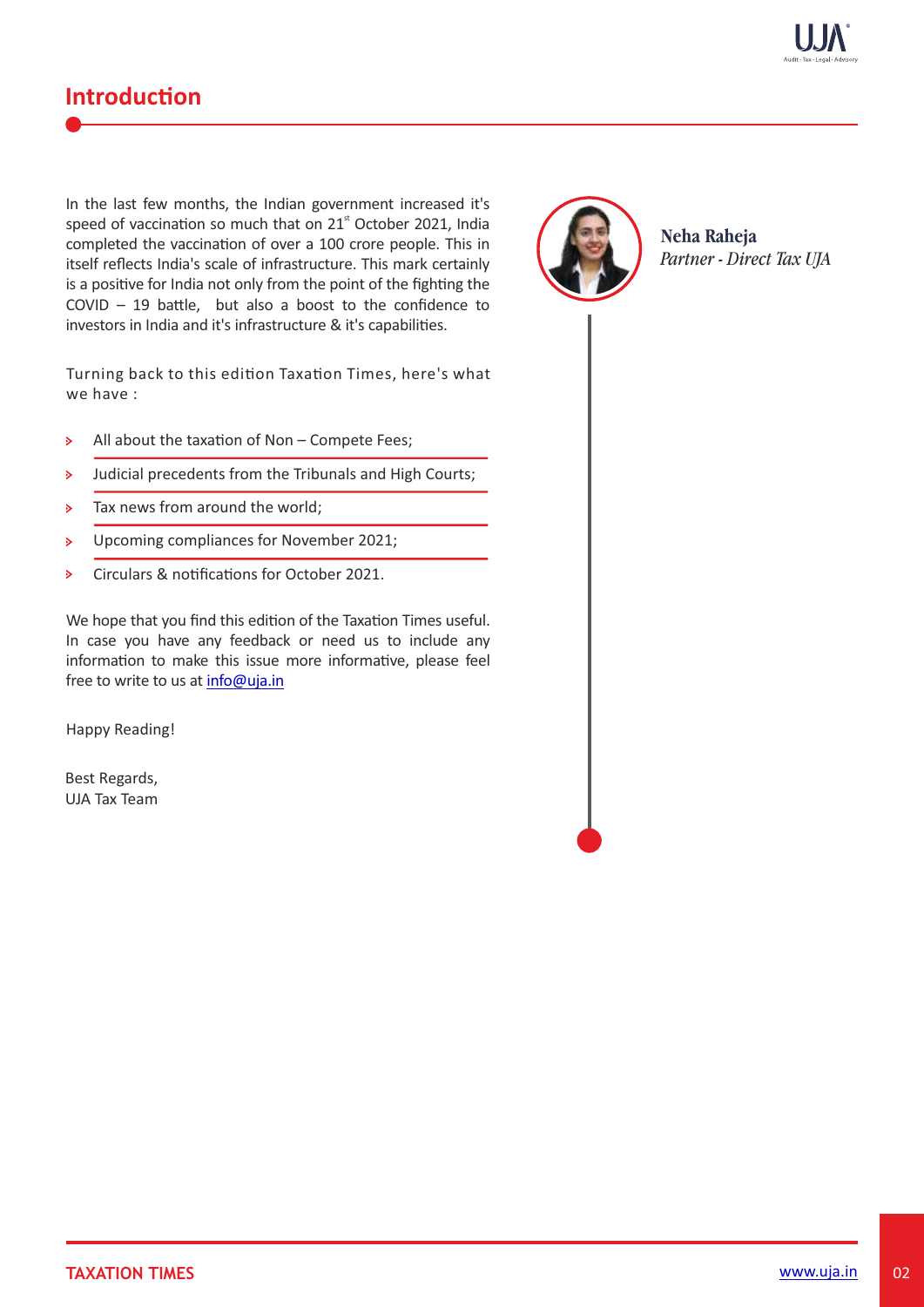# **Taxation of Non – Compete Fees**

In the era of globalization, corporates are looking to expand their footprint worldwide. As an aid to this, mergers and acquisitions are becoming are becoming increasingly popular and there has been a significant rise in the number of mergers and acquisitions in the last few years.

There are a large number of corporates who are willing to acquire smaller businesses in order to expand their global presence and similarly, there are several small family-owned business who are willing to sell their companies due to succession issues. Under such scenario's, the small business owners often have access to vital information such as intellectual property, customer details, knowhow or skills and in order to protect the interest of the acquiring company a non compete obligation is imposed upon the selling entity. A non  $-$  compete obligation imposes restriction on the seller to refrain him from:

- Starting a similar line of trade or business;
- Solicit or canvas any clients of the business;  $\blacksquare$
- Disclosure of any secret formula or process,  $\blacksquare$ technology, know – how etc.;
- Operating in a particular region/ segment

A non - compete obligation is generally fulfilled by the payment of a fee or compensation generally called as a non – compete fee.

The taxability of non  $-$  compete fee has always been a point of litigation. Prior to 2003, non  $-$  compete fee was always held to be a *capital* in nature and was exempt from tax as the same was paid for not carrying out of an activity in connection with business or profession. However, in 2003, the Income Tax Act 1961 introduced clause (va) to s. 28 whereby it was provided that

 *any sum, whether received or receivable, in cash or kind, under an agreement for –* 

- a. Not carrying out any activity in relation to any *business or profession; or*
- *Not sharing any know-how, patent, copyright, b. trade-mark, license, franchise or any other franchise or any other business or commercial rights of* similar nature or information or technique likely to *assist in the manufacture or processing of goods or provision for services*

Shall be taxable as **business income.**

However, the proviso to the said clause states that *any sum, whether received or receivable, in cash or in kind, on account of transfer of the right to manufacture, produce and arcle or thing or right to carry on business or profession will be chargeable as* **'capital gains'***.* 

Therefore, post the introduction of s. 28(va) of the ITA, non – compete fees is to be taxed as either capital gain or business income.

In order to determine, the taxability – courts have adopted various interpretations resulting in conflicting decisions.

 In the following paragraphs are judicial precedents upheld by courts from time to time  $-$ 

## **Non – compete fees received by a non – resident, 1. not taxable in absence of PE in India**

The *Hon'ble Mumbai Tribunal in the case of ITO V/s Mr. Prabhakar Raghavendra Rao (ITA No. 3985/ Mum/2018*) has held that consideration received by a non – resident taxpayer for restraint of trade and not to undertake any competing business in India shall not be taxable in India in the absence of a PE/ business connection and that business connection/PE is not merely established on account of being a shareholder/promotor of an Indian company.

### **2. Non – compete fees paid to rival company for not establishing a similar business is revenue in nature**

In the case of *CIT v/s Andhra Fuels (P) Ltd [(2016) 240 Taxman 280 (Andhra Pradesh)]* non competition agreement was entered into by the assessee which is engaged in setting up power projects, to prevent rival company from establishing power plant in the State, for a period of three years is only a restrictive covenant and it was neither permanent nor advantage derived by the taxpayer was enduring in nature and as such the expenditure could not be held to be capital expenditure and the same was allowable as revenue expenditure.

A similar view was also upheld by the *Hon'ble Delhi High Court* in the case of *CIT V/s Eicher Ltd* wherein the taxpayer had entered into a non compete agreement with a third party which restrained the said party from carrying out any business with regard two wheelers. The taxpayers claim of the said expenditure as revenue was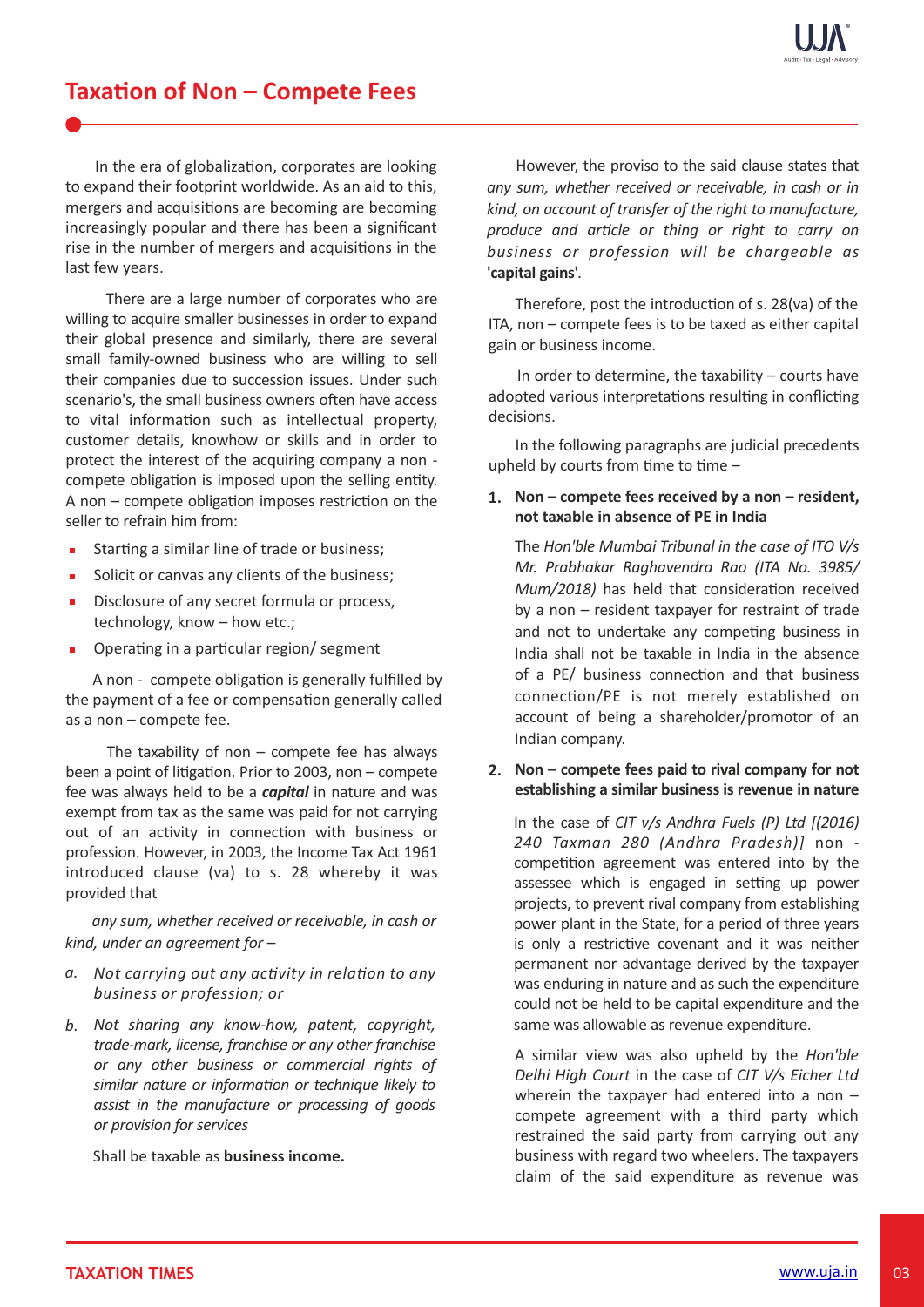upheld by the Hon'ble High Court which concurred with the views of the Tribunal that the payment is to protect the assessee's business interests, it's market position and profitability. The Hon'ble Supreme Court dismissed the SLP filed by the Department against the decision of the Hon'ble Delhi High Court. Thus, in view of the said discussion, if the non – compete fees does not result into bringing into existence of any capital asset or an advantage which is of enduring nature, then such payment would be revenue in nature.

 The *Madras High Court* in the case of *Asianet Communications Ltd* has also upheld that above proposition.

2. Part of sales consideration for Brand Acquisition **aributed as non – compete fees & taxed as business profits.** 

Chemech Laboratories Ltd ('the taxpayer') has entered into three separate agreements with Solvay Pharma (India) Ltd. (SIPL) for transfer of business & executed three different agreements and the consideration was payable in three different instalments.

- **Brand Acquisition Agreement**
- Consultancy Agreement
- Non Compete Agreement

The Ld. Assessing Officer (AO) allocated the first installment towards the Non – Compete Covenant & taxed the same as business income. The Hon'ble CIT(A) agreed to the principle laid down by the AO but provided some relief to the taxpayer by reducing the quantum of such attribution. The Hon'ble ITAT reversed the orders of the AO & the CIT(A) and gave complete relief to the taxpayer stating that the dominant purpose of the transaction was not to formulate a restrictive covenant, and such restrictive **covenant was merely incidental to enjoyment of the brand.** 

On further appeal, the Madras HC held that the three agreements depict a composite transaction in respect of which consideration has been paid and accordingly, part of the consideration would be attributable towards the activity of non  $-$  compete as well. With respect to the quantum of attribution, the taxpayer suggested the amount attributable towards non – compete fees which was accepted by the High Court.

### **Conclusion & Analysis**

With the introduction of s.  $28(va)$ , it has been ascertained that non  $-$  compete fee is taxable. However, if the same needs to be treated as 'business income' or under the head 'capital gains' is still a matter interpretation. On the basis of the aforesaid decisions, one can reasonably conclude that no fixed formula can be applied to decide the head of taxability and every situation needs to be analyzed to determine the resultant tax liability.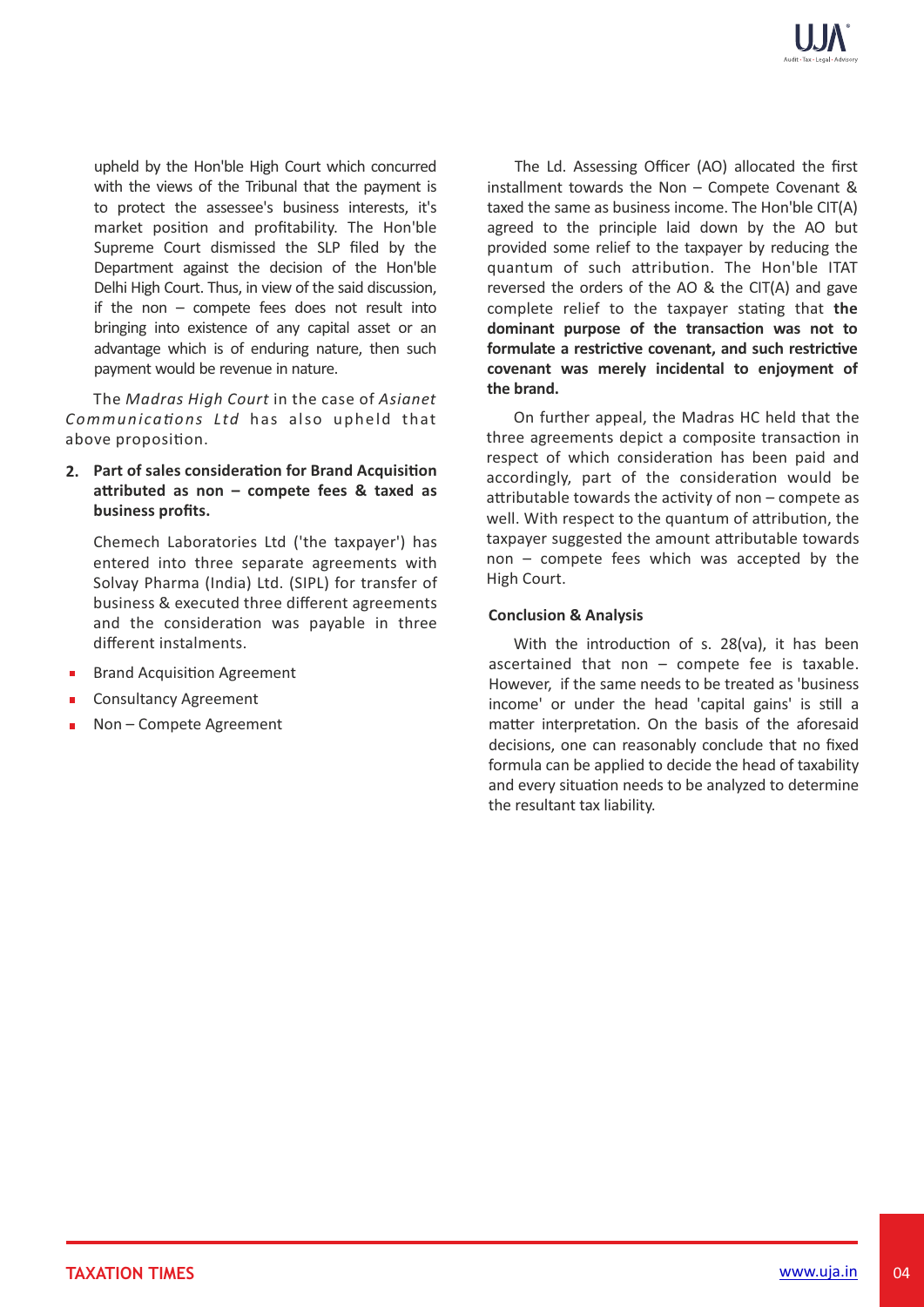## **Case Law**

Sale of land to be taxed as 'capital gains' and not as 'business income' where land sold after a period of six years & the same was reflected as an 'investments' in it's balance sheet.

### **Facts**

The taxpayer<sup>1</sup>is a Limited Liability Partnership ('LLP'). It had purchased an agricultural land which was shown as a part of 'investments' in the books of accounts. The taxpayer agreed to sell the land to Maharashtra Cricket Association (MCA) for a total consideration of INR 13,75,50,000/-. A Memorandum of Association ('MOU') was signed to the said effect. Of the said consideration, a sum of INR 9,62,85,000/representing 70% of sale consideration was received. As per the agreed terms, the taxpayer had to perform the following obligations:

- Has to obtain permission for non agricultural use  $i$ . of the land
- ii. Has to transfer the legal titles of the land in favor of the assessee

Only on fulfillment of the above conditions, the balance consideration of INR 4.13 crores was to be paid. It was also agreed that only on receipt of the entire consideration, the possession of land shall be handed over to MCA. After the land was converted  $into a non-agricultural land, the balance consideration$ was paid and a sale deed was executed in favour of MCA. In the return of income, the taxpayer offered the profit on sale of land as 'capital gains'.

The Ld. Assessing Officer ('AO') observed that the taxpayer was formed for the purpose of dealing in land and the source of acquisition of property was out of borrowed funds & therefore the sale should be assessed to tax as 'income from business'. The taxpayer before the Ld. AO explained that the said asset appeared as an 'investment' in the Balance Sheet & never formed a part of 'stock in trade' & no development activities on the said land were carried on and not engaged in continuous sale and purchase of land except this solitary transaction. The taxpayer further submitted that the land was purchased from own funds and not borrowed funds. Therefore, the transaction of sale does not fall in the category of "adventure in nature of trade". The taxpayer relied on the decision of the Hon'ble Bombay High Court in the case of *CIT V/s Baguio Investment (P) Ltd.* 2

Being aggrieved by the order of the Ld. AO, the taxpayer filed an appeal before the Hon'ble CIT(A) wherein the contention of the taxpayer was upheld and the transaction of sale was treated as profit on sale of 'capital gains'.

### **Issue**

- 1. The Ld. Department Representative (DR) contended that the land was converted for non  $-$  agricultural purpose by the taxpayer itself & the taxpayer generated huge profits from the sale of land and the land was originally acquired out of the proceeds received on allotment of 8% redeemable  $non - cumulative$  preference shares and indeed reflect the fact that the land was acquired to resell for purpose of profit.
- 2. The Ld. Counsel for the taxpayer stated that there is no material on record to say that the land was originally purchased with an intent to resell for profit. The mere fact that the realization of capital investment and generation of huge profit would not amount to an adventure in the nature of trade. Having regard to the fact that the land was held for a period of 6 years reflecting as an investment in the books of the taxpayer, profits cannot be assessed to tax under 'business profits'. Reliance was placed on the decision of *Janki Ram Bahadur* Ram V/s CIT,<sup>3</sup> Baguio Investment (P) Ltd, CIT V/s Nathuram Ramnarayan (P) Ltd,<sup>4</sup> CIT V/s Kasturi Estates (P) Ltd, <sup>5</sup> Pr. CIT V/s Jhon Poomkudy.<sup>6</sup>

He further submitted that the decision of Hon'ble Bombay High Court in the case of *CIT V/s Baguio Investment (P) Ltd.* is clearly applicable to the case on hand and the order of the Hon'ble CIT(A) is based on proper appreciation of the facts of the case.

- 3. The Hon'ble Income Tax Appellate Tribunal ('ITAT') observed that during the course of the assessment proceedings, the taxpayer had submitted that the proceeds of allotment of 8% redeemable non – cumulative preference shares do not come under 'borrowed funds' & this contention was upheld by the Hon'ble CIT(A) placing reliance on the decision of the Hon'ble Karnataka High Court in the case of
- 3 *Janki Ram Bahadur Ram* v. *CIT* [1965] 57 ITR 21 (SC)
- 4 *CIT* v. *Nathuram Ramnarayan (P.) Ltd*
- 5 *CIT* v. *Kasturi E-states (P.) Ltd*

<sup>6</sup> *Pr. CIT* v. *Jhon Poomkudy* [2019] 101 taxmann.com 244/261 Taxman 56/[2018] 409 ITR 149 (Ker.)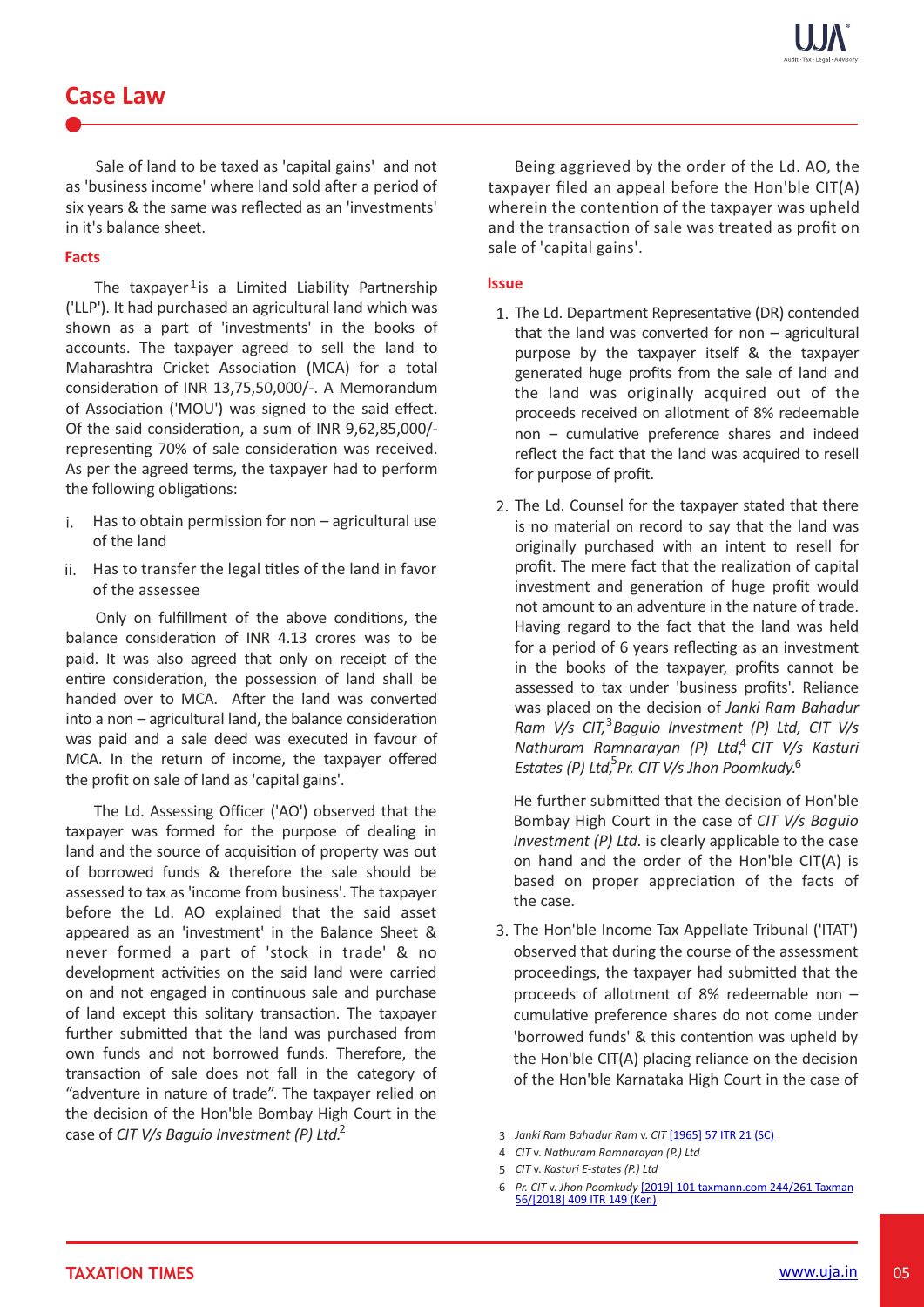Kirloskar Electric Co Ltd.<sup>7</sup> No contrary position has of law has been pointed out by the Sr. DR in this regard. Hence, it cannot be stated that the land was acquired out of borrowed funds. Another finding of the Ld. AO was that the taxpayer has realized a huge profit at the time of sale of land and hence because of this, the transaction is in the nature of adventure in trade. However, the Hon'ble Madras high Court in the case of CIT V/s Kasturi Estate (P) Ltd<sup>8</sup> has held that realization of investments or conversion of land into money does not tantamount to adventure in nature of trade.

The Department has not controverted to the contention of the taxpayer that it has not been engaged in any other transaction of purchase and sale of land. Hence, there is no material on record to prove that the taxpayer is a dealer in land. The taxpayer is entitled to maintain two portfolios i.e Stock in Trade as well as Investment. This is also accepted by the CBDT in the context of taxing profits in respect of sale transaction and shares and securities.

The Hon'ble ITAT has also stated that in order to determine whether a particular transaction is an adventure in the nature of trade or investment, the test to be applied is intention of the party at the time of acquisition of the property as held by the Hon'ble Supreme Court in the case of G. Venkataswami Naidu & Co.<sup>9</sup> This position was subsequently followed by the Hon'ble Supreme Court in the case of *CIT* v. Sutlej Cotton Mills *Supply Agency Ltd.* and *Dalmia Cements Ltd.* 10 11

- 4. It is a known fact that the land was recorded in the books of accounts as an 'investment' & it is a settled position that treatment given in the books of accounts is an indication of the taxpayer to hold the asset as an 'investment' or 'stock – in – trade'. In the present case, the fact that the said land was shown as part of investment in the books of accounts coupled with the fact that the land was sold after a gap of six years would *prima facie* go to show that the intention on the part of the taxpayer is to hold the said land as "investment".
- *Kirloskar Electric Co. Ltd. v. CIT [1997] 228 ITR 674 (Kar.)* 7
- *CIT v. Kasturi Estate (P.) Ltd. [1966] 62 ITR 578 (Mad.)* 8
- *G. Venkataswami Naidu & Co. v. CIT [1959] 35 ITR 594 (SC)* 9
- 10 CIT v. Sutlej Cotton Mills Supply Agency Ltd.
- *Dalmia Cements Ltd. v. CIT [1976] 105 ITR 633 (SC)* 11

It is settled position of law that the onus lies upon the Department for bringing the relevant material on record to prove that the transaction is an adventure in nature of trade. In the present case, the inference drawn by the Assessing Officer that the subject transaction is in nature of trade is not based on any material on record.

5. Accordingly, the facts & circumstances of the present case are identical to the decision of *Baguio Investments (P.) Ltd* wherein the Hon'ble High Court has confirmed the findings of the Tribunal that the land forms a part of the investment & the land was held for a period of 10 years. The decision of the Ld. CIT(A) is based on proper appreciation of facts and in consonance with the settled position of law & therefore there is no reason to interfere with the findings of the Ld. CIT(A) that the profits arising from sale of land should be treated as 'Capital Gains'.

 In a recent decision, the Hon'ble ITAT has held that when the taxpayer has submitted all documentary evidence in support of the unsecured loans received such as financial statement, bank statements, confirmation letters and all the transactions are routed through banking channels, the addition made to the income of the taxpayer on account of unsecured loan received by the taxpayer was not justified.

### **Facts**

The taxpayer<sup>12</sup>had received unsecured loans from three firms. The taxpayer made an addition under s. 68 of the Income Tax Act 1961 ('ITA' )towards the said unsecured loans stating that the loans were nothing but accommodation entries of the taxpayers own unaccounted income in the form of unsecured loans.

The Hon'ble CIT(A) upheld the decision of the Ld. AO ignoring all the evidences filed by the taxpayer without bringing on record any evidence to prove that unsecured loans received from above concerns are unaccounted income of the taxpayer.

 Aggrieved by the order of the Ld. CIT(A) the taxpayer has preferred an appeal before the Hon'ble ITAT.

*KP Manish Global Ingredients (P.) Ltd V/s ACIT, Chennai [2021] 131* 12*taxmann.com 158 (Chennai – Trib)*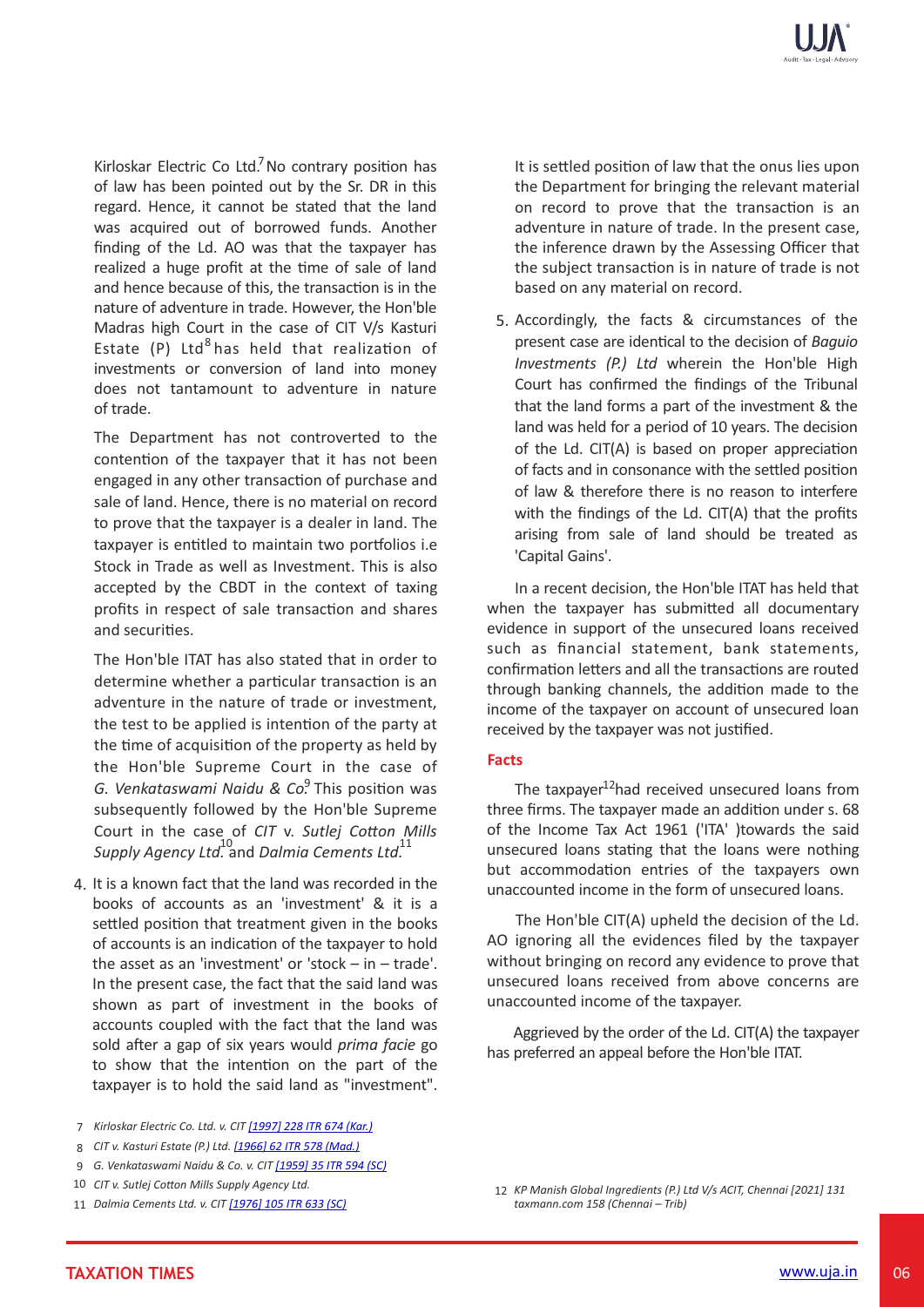## **Issue**

Was the AO justified in making the addition in respect of unsecured loans received by the taxpayer under s. 68 of the ITA , despite the taxpayer providing all relevant documentary evidences to prove the genuineness of the loans.

### **Decision**

1. The Ld. Assessing officer ('AO') during the course of the assessment proceedings had made additions to unsecured loans from three firms belonging to the taxpayers group opining that these loan entries were nothing but accommodation entries of the taxpayers own unaccounted income in the form of unsecured loans.

The Hon'ble CIT(A) relying on the decision of the Hon'ble Supreme Court in the case of *Kachiwala* Gems<sup>13</sup>held that payment by account payee cheque is not sufficient to establish genuineness of transactions. What is relevant to see that transactions are passed the test of genuineness in the real sense of transactions, that means that the taxpayer should prove beyond doubt that the nature of credits and the source of such credits.

2. The Ld. Authorized Representative ('AR') for the taxpayer submitted that the Ld. CIT(A) had erred in confirming additions made towards unsecured loans without appreciating the fact that unsecured loans are genuine which are supported by necessary evidences. The AR for the taxpayer referring to paper book filed by the taxpayer submitted that the taxpayer has filed ledger account copies of loan creditors along with bank statements and established that all transactions are routed through proper banking channel. The taxpayer has also explained source of income for unsecured loans.

The Ld. Departmental Representative ('DR'), on the other hand, strongly supporting the order of the learned  $CIT(A)$  submitted that entire transactions of unsecured loans amongst group companies are sham transactions, which is evidenced from facts brought out by the AO that the taxpayer has routed its unaccounted income in form of unsecured loans through group companies.

3. Considering the findings by the lower authorities & the submissions placed on record, the Hon'ble ITAT has stated that in order to ascertain whether transactions of unsecured loans received from three companies are genuine transactions which pass test of ingredients provided u/s.68 of the Act or not, one has to understand provisions of section 68 of the Act. The provisions of section 68 of the Act deals with cases where any sum found credited in books of account of the assessee for any previous year for which the assessee fails to establish identity, genuineness of transactions and creditworthiness of parties, then said sum found in the books of account of the assessee shall be treated as income of that year. Therefore, to come out of shadow of provisions of section 68 of the Act, one has to prove identity of the creditor, genuineness of transaction and creditworthiness of parties. Once initial burden of proving all three ingredients are discharged, then burden shifts to the Revenue to prove otherwise that the said unsecured loans are unaccounted income of the taxpayer.

The Hon'ble ITAT observed that all the transactions are routed through proper banking channel. The taxpayer has also proved source of income for said amount, which is out of commission received by those creditors from various companies. Therefore, from the above details, it is very clear that the assessee has proved identity, genuineness of transaction and creditworthiness of loan creditors. Therefore, it is incorrect on the part of the Assessing Officer to allege that unsecured loans received by the taxpayer was not explained with necessary evidences. Therefore, the taxpayer has discharged its burden caste upon under section 68 by filing various details including financial statement of creditors, their bank statements and confirmation letters to prove transactions. Once a taxpayer discharged its burden, then burden shifts to AO to prove otherwise that said transaction was nothing but undisclosed income of the taxpayer. In the instant case, the AO has not brought on record any evidence to prove that said amount was undisclosed income of the taxpayer. Therefore, the Ld. AO completely erred in making additions towards unsecured loans received from three companies of the taxpayers group.

3. Accordingly, the order of the CIT(A) was set aside & the Ld. AO was directed to delete the additions made towards the unsecured loans.

13 *Kachwala Gems v. Jt. CIT [2007] 158 Taxman 71/288 ITR 10 (SC)*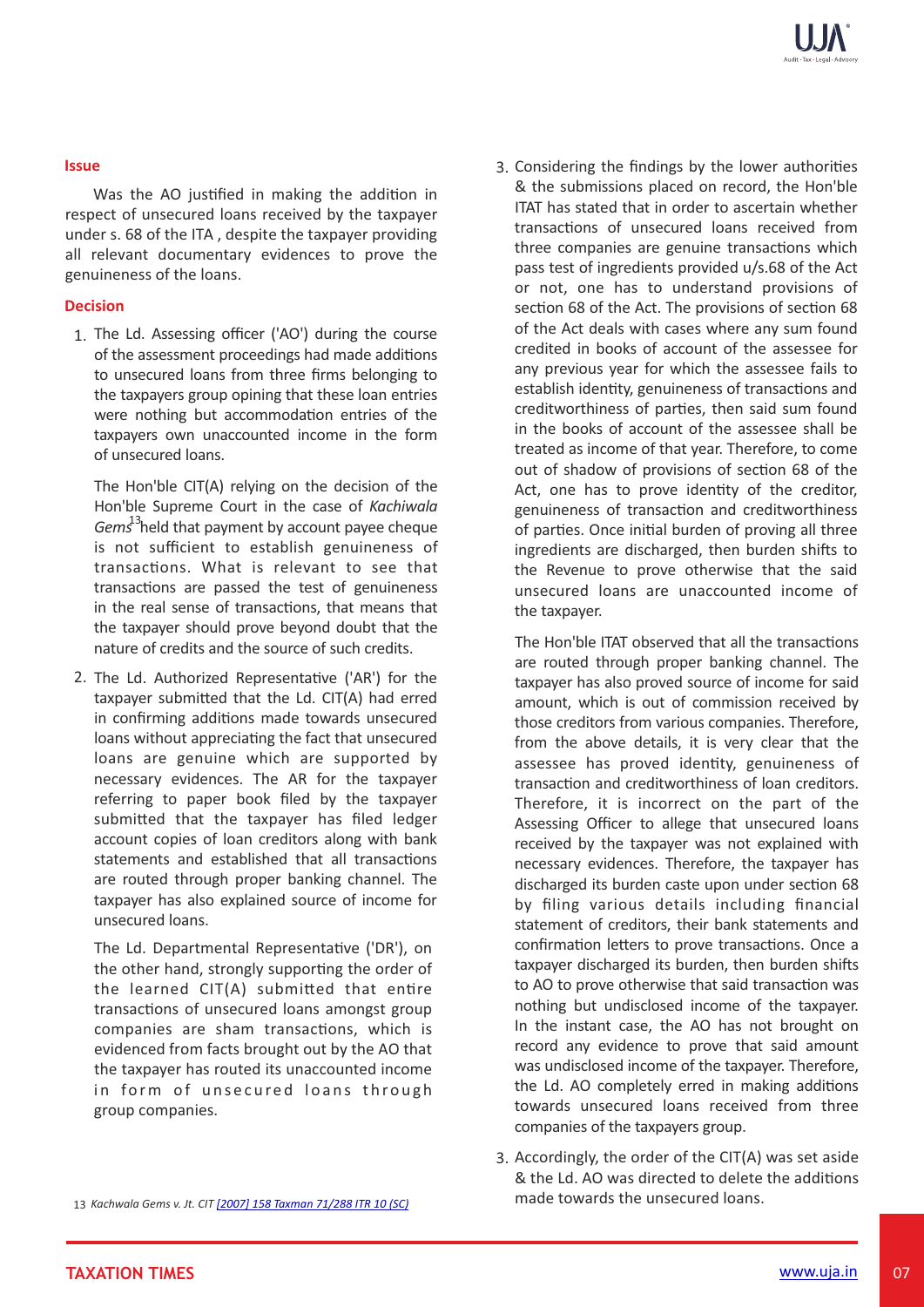

## **Tax in the News**

The Global Tax Revolution

https://www.thehindu.com/opinion/op-ed/the-globaltax-revolution/article37099097.ece

France amends rules regarding withholding tax calculation for dividends

https://mnetax.com/france-amends-rules-regardingwithholding-tax-calculation-for-dividends-45971

Global Tax Deal to hurt Indians who moved trusts to UAE

https://economictimes.indiatimes.com/news/international/ uae/global-tax-deal-to-hurt-indians-who-moved-trusts-tothe-uae/articleshow/87125629.cms

Country-by-country reporting adopted in more than 100 jurisdictions, OECD reports

https://mnetax.com/country-by-country-reportingadopted-in-more-than-100-jurisdictions-oecd-reports-45963

Tesla Goes To PM's Office, Requests Tax Cut On Electric Vehicles: Report

https://www.ndtv.com/india-news/tesla-goes-to-pmnarendra-modis-office-requests-tax-cut-on-electric-vehicles -report-2582550

Global tax deal: Striking consensus on accounting biggest implementation hurdle

https://cfo.economictimes.indiatimes.com/news/globaltax-deal-striking-consensus-on-accounting-biggestimplementation-hurdle-experts-say/87098297

Platform for Collaboration on Tax shifts priorities in response to global tax deal

https://mnetax.com/platform-for-collaboration-on-taxshifts-priorities-in-response-to-global-tax-deal-45993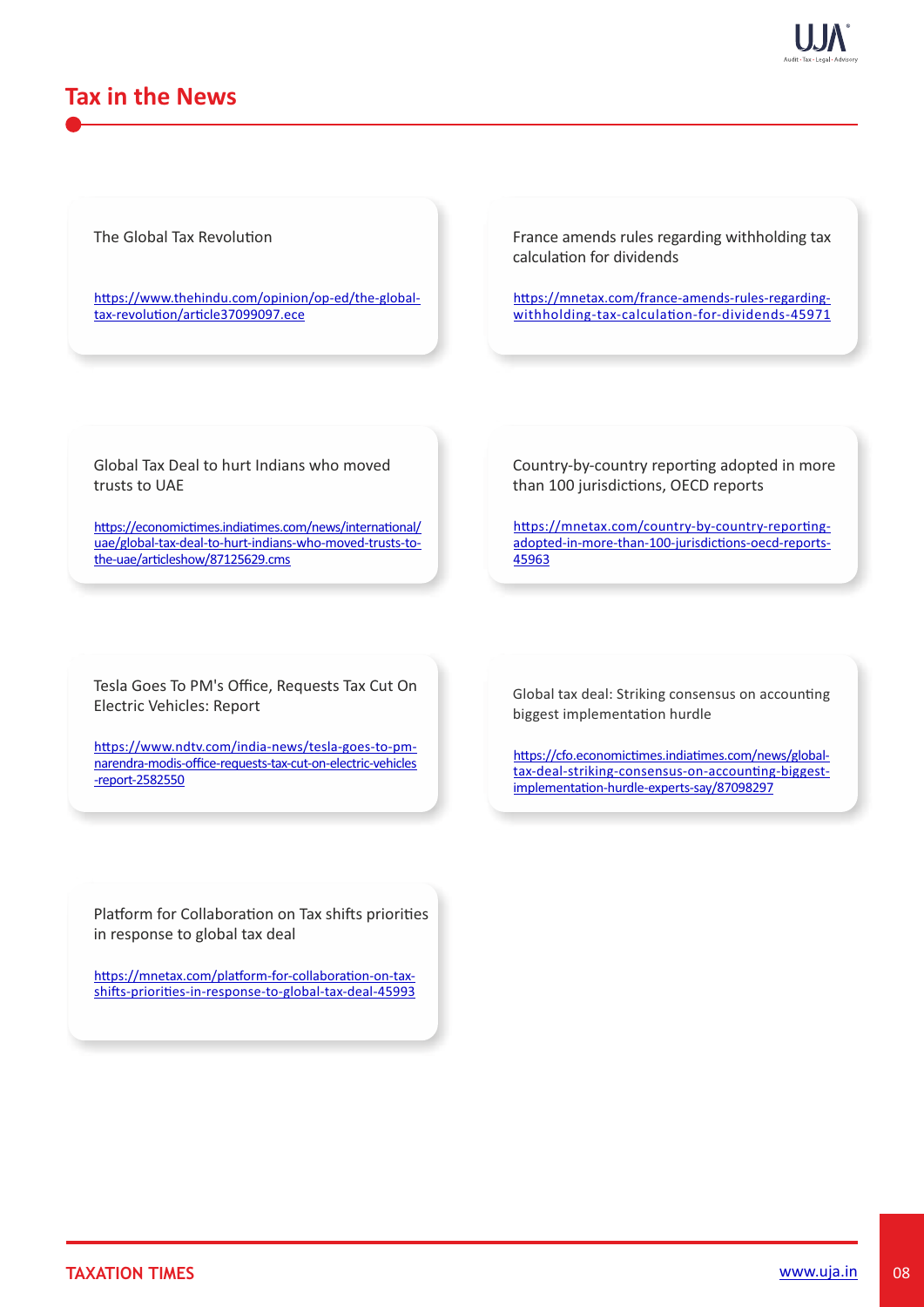

#### **Notifications**

The CDBT inserts Rule 11UE of Income-tax Rules, 1961 called as the Income tax Amendment  $(31<sup>st</sup>)$ Amendment) Rules), 2021 in respect to Explanation 5 to clause (i) to section  $9(1)$  Income Tax Act, 1961.

https://incometaxindia.gov.in/communications/notification/ notification\_no\_118\_2021.pdf

The Central Government exempts certain class of person mentioned in the table in the notification from the requirement of furnishing a return of income under section  $139(1)$  of the Income Tax Act from AY 2021-22 onwards.

https://incometaxindia.gov.in/communications/notification/ notification-119-2021.pdf

The Central Government notify for the purpose of clause 10(46) of the Income Tax Act, 1961, 'Punjab State Electricity Regulatory Commission', Chandigarh (PAN- AAAGT0052L), an commission established by state government of Punjab.

https://incometaxindia.gov.in/communications/notification/ notification-121-2021.pdf

#### **Press Release**

CBDT notifies Rules for implementing the amendments made by the Taxation Laws (Amendment) Act, 2021. The 2021 Act also provides that the demand raised for offshore indirect transfer of Indian assets made before 28th May, 2012 (including the validation of demand provided under Section 119 of the Finance Act 2012) shall be nullified on fulfillment of specified conditions such as withdrawal or furnishing of undertaking for withdrawal of pending litigation and furnishing of an undertaking to the effect that no claim for cost, damages, interest, etc. shall be filed and such other conditions are fulfilled as may be prescribed. The amount paid/collected in these cases shall be refunded, without any interest, on fulfillment of the said conditions.

https://pib.gov.in/PressReleasePage.aspx?PRID=1760291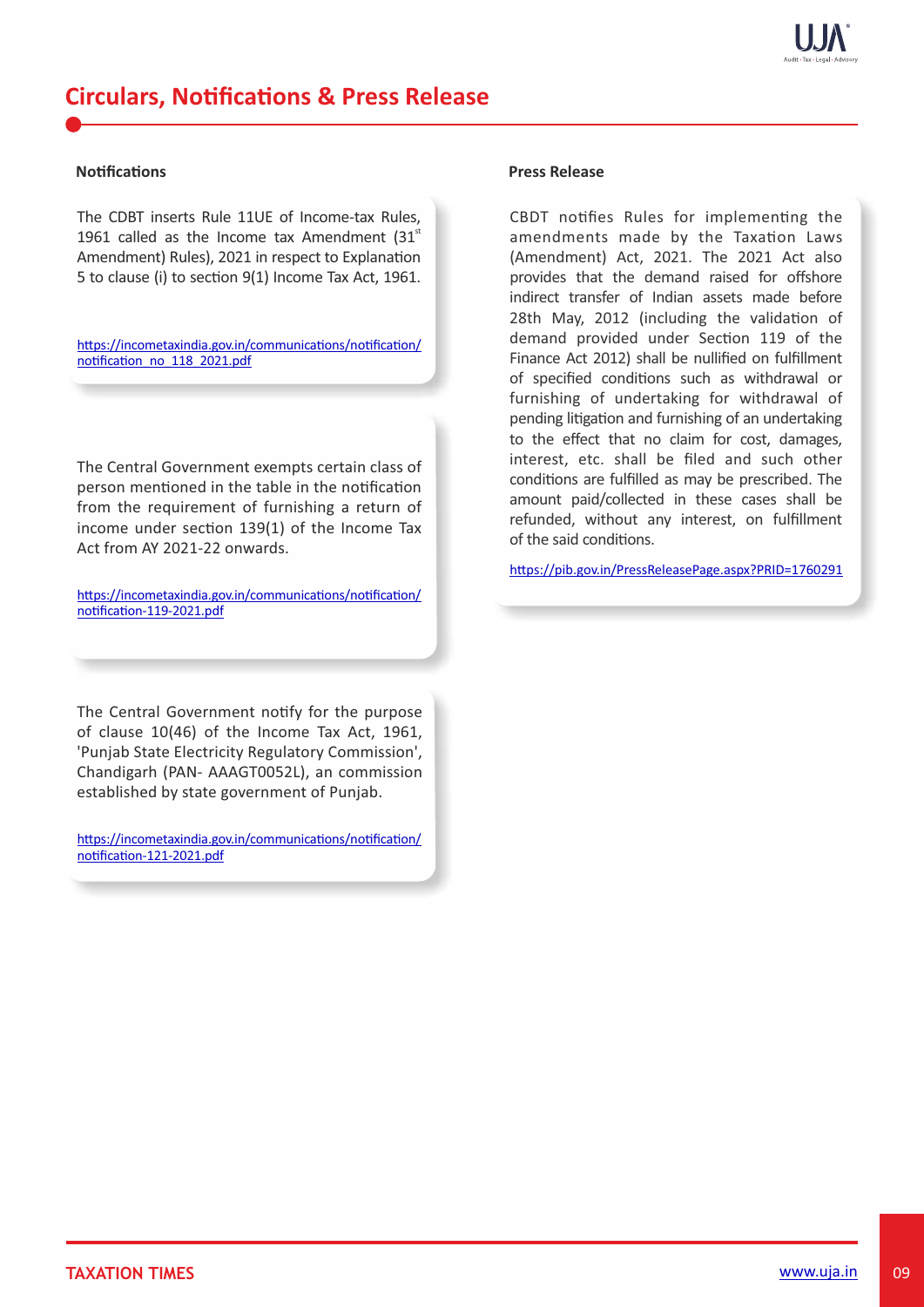

# **Upcoming Compliances for October 2021**

## **7 October 2021**

Due date for deposit of tax deducted/ collected for the month of September, 2021

Due date for deposit of TDS for the period July 2021 to September 2021 when Assessing Officer has permitted quarterly deposit of TDS under section 192, 194A, 194D or 194H

## **15 October 2021**

Due date for furnishing of Form 24G by an office of the Government where TDS/TCS for the month of September, 2021 has been paid without the production of a challan

Due date for issue of TDS Cerficate for tax deducted under section 194-IB, 194-IA and 194M in the month of August, 2021

Quarterly statement in respect of foreign remittances (to be furnished by authorized dealers) in Form No. 15CC for quarter ending September, 2021

The due date for furnishing of quarterly statement of foreign remittances for Quarter ending September, 2021 has been extended from October15, 2021 to December31, 2021 vide Circular no. 16/2021, dated 29-08-2021

Quarterly statement of TCS deposited for the quarter ending September 30, 2021

Upload declarations received from recipients in Form No. 15G/15H during the quarter ending September, 2021

The due date for uploading declarations has been further extended from October15, 2021 to December31, 2021 vide Circular no. 16/2021, dated 29-08-2021

## **30 October 2021**

Due date for furnishing of challan-cumstatement in respect of tax deducted under section 194-IA, 194-IB and 194M in the month of September, 2021

Quarterly TCS cerficate (in respect of tax collected by any person) for the quarter ending September 30, 2021

## **31 October 2021**

Intimation by a designated constituent entity, resident in India, of an international group in Form no. 3CEAB for the accounting year 2020-21

Quarterly statement of TDS deposited for the quarter ending September 30, 2021

Due date for furnishing of Annual audited accounts for each approved programmes under section 35(2AA)

Copies of declaration received in Form No. 60 during April 1, 2021 to September 30, 2021 to the concerned Director/Joint Director

Due date for filing of return of income for the assessment year 2021-22 if the assessee (not having any international or specified domestic transaction) is (a) corporateassessee or (b) non-corporate assessee (whose books of account are required to be audited) or (c)partner of a firm whose accounts are required to be audited or the spouse of such partner if the provisions of section 5A applies

The due date for furnishing of return of income for Assessment Year 2021-22 has been extended from October 31, 2021 to November 30, 2021 vide Circular no. 9/2021, dated 20-05-2021 and further extended from November 30, 2021 to February 28, 2022 vide Circular no. 17/2021, dated 09-09-2021